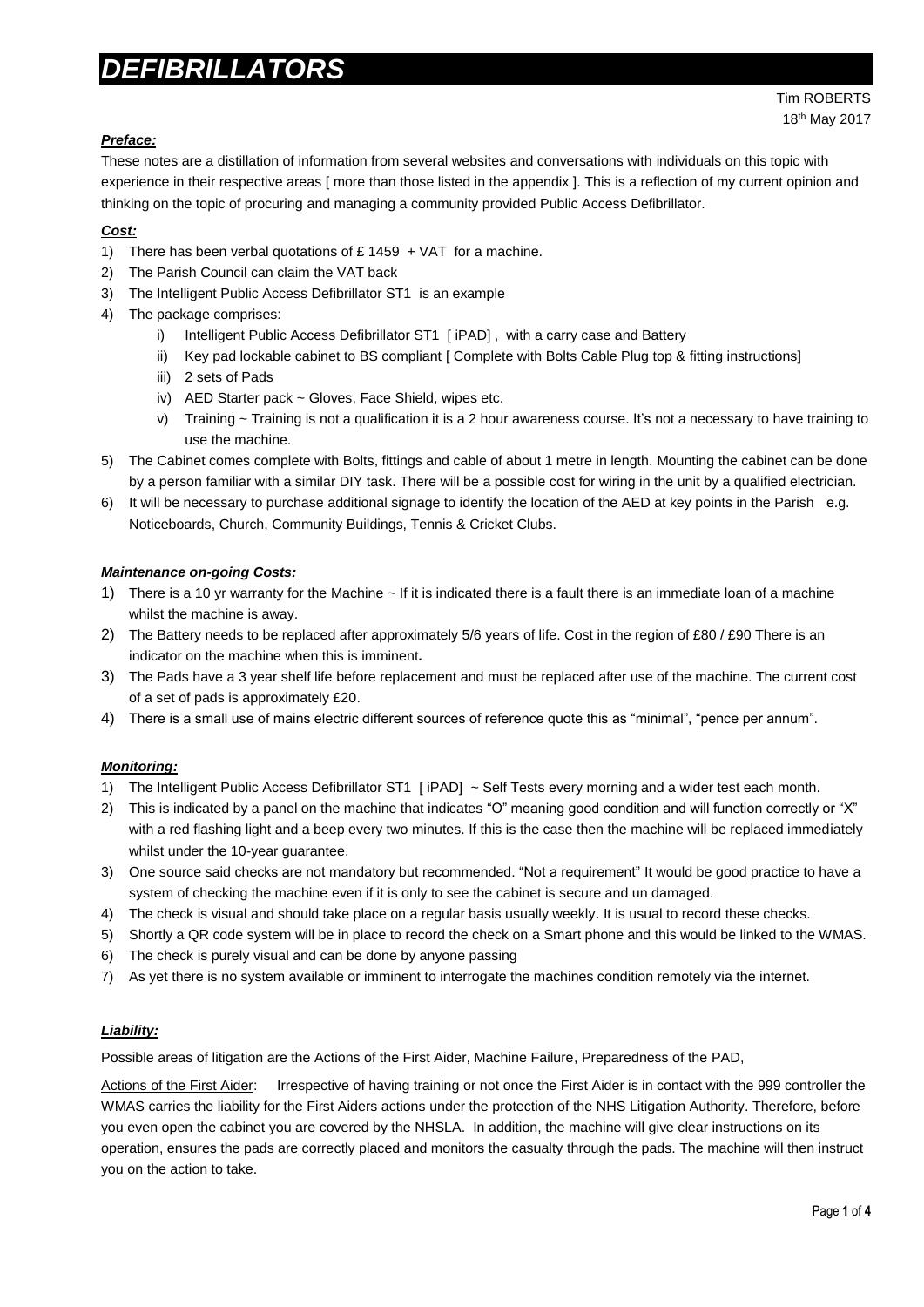Machine Failure: Should the Machine fail in any way the manufacture carries the liability as they are guaranteed for seven years.

Preparedness of the AED: The Provision of the PAD by the Parish council and the agreement to fund its maintenance is evidence of the council fulfilling its duty of care towards the community. The ability to demonstrate that there has been ongoing monitoring of the equipment and its readiness is again evidence of fulfilling its duty of care. Monitoring can be achieved in several ways as outlined above.

Good Samaritan Liability: PADs are now easy enough to use that most countries include the "good faith" use of an PAD by any person under the Good Samaritan laws[.](http://www.communityheartbeat.org.uk/whatisanaed.php#14) "Good faith" protection under a Good Samaritan law means that a volunteer responder (not acting as a part of one's occupation) cannot be held civilly liable for the harm or death of a victim by providing improper or inadequate care, given that the harm or death was not intentional and the responder was acting within the limits of their training and in good faith. PADs create little liability if used correctly

In the common law of England and Wales there is no criminal liability for failing to act in the event of another person being in danger; however, there are exceptions to this rule. In instances where there has been an assumption of responsibility by the bystander, a dangerous situation was created by them, or there is a contractual or statutory duty to act, criminal liability would be imposed on the bystander for their failure to take action. The courts are reluctant to penalize people attempting rescue and English law makes provision for the actions of 'good Samaritans,' unless their actions were grossly negligent or made a situation worse.

The Social Action Responsibility And Heroism Act received its Royal ascent in April 2015. Covering the area of protection for a lay rescuer in an emergency, this new law will give reassurance to members of the public wishing to act to help in an emergency. See websites listed below for further information.

## *Insurance? :*

Aspects of Insurance are complicated and could be seen to relate to Use, Portability and Ownership of the Machine.

- 1) Use: This is covered above by the liability section
- 2) Portability: By the nature of the machine, ie portable, it is difficult to insure for loss or theft. Such an insurance would possibly outweigh the cost of a new machine over a relatively short space of time.
- 3) The function of the cabinet is to prevent theft and vandalism to the machine.
- 4) The likely hood of theft is increased when the machine is released from the cabinet. Such access would have a record of who the caller to the emergency services was.
- 5) Ownership: Is the machine to be owned by the Parish Council or the Village Hall?
- 6) If the Village Hall owns the machine ( ie legally gifted to the Hall by the Parish Council ) then it is owned by the Village Hall. The machine being external to the building it is not part of contents insurance.
- 7) If the machine is gifted to the Hall then who takes responsibility for the ongoing maintenance costs other than the electrical supply?
- 8) There is also an issue related to potential electrocution should the cabinet become live due to a fault in the mains supply.
- 9) It is recommended the owner of the machine has suitable Insurance to cover loss or damage of the machine.

## *Insurance Solution:*

- 1) The Machine remains the property of the Parish Council along with ongoing costs.
- 2) The Cabinet is gifted to the Village Hall Wired in and installed in a competent manner.
- 3) The nature and function of the cabinet is such that it is designed to prevent impact, storm damage, theft and vandalism to the machine.
- 4) The electrical supply is certified by the halls Electrical Installation Condition certificate ( 5 yearly ECI cert ).
- 5) If the Hall is destroyed or the part of the hall on which the machine is sited damaged by a vehicle impact or subsidence the machine and Cabinet is automatically covered by the Buildings Insurance.

## *Location, Installation and Safety:*

Think of the following when siting the units

- Does this area have a high footfall? ~ A central location? e.g. Pub, Village Hall
- Is it close to a residential area?
- Is the place safe to stop at for pedestrians and drivers?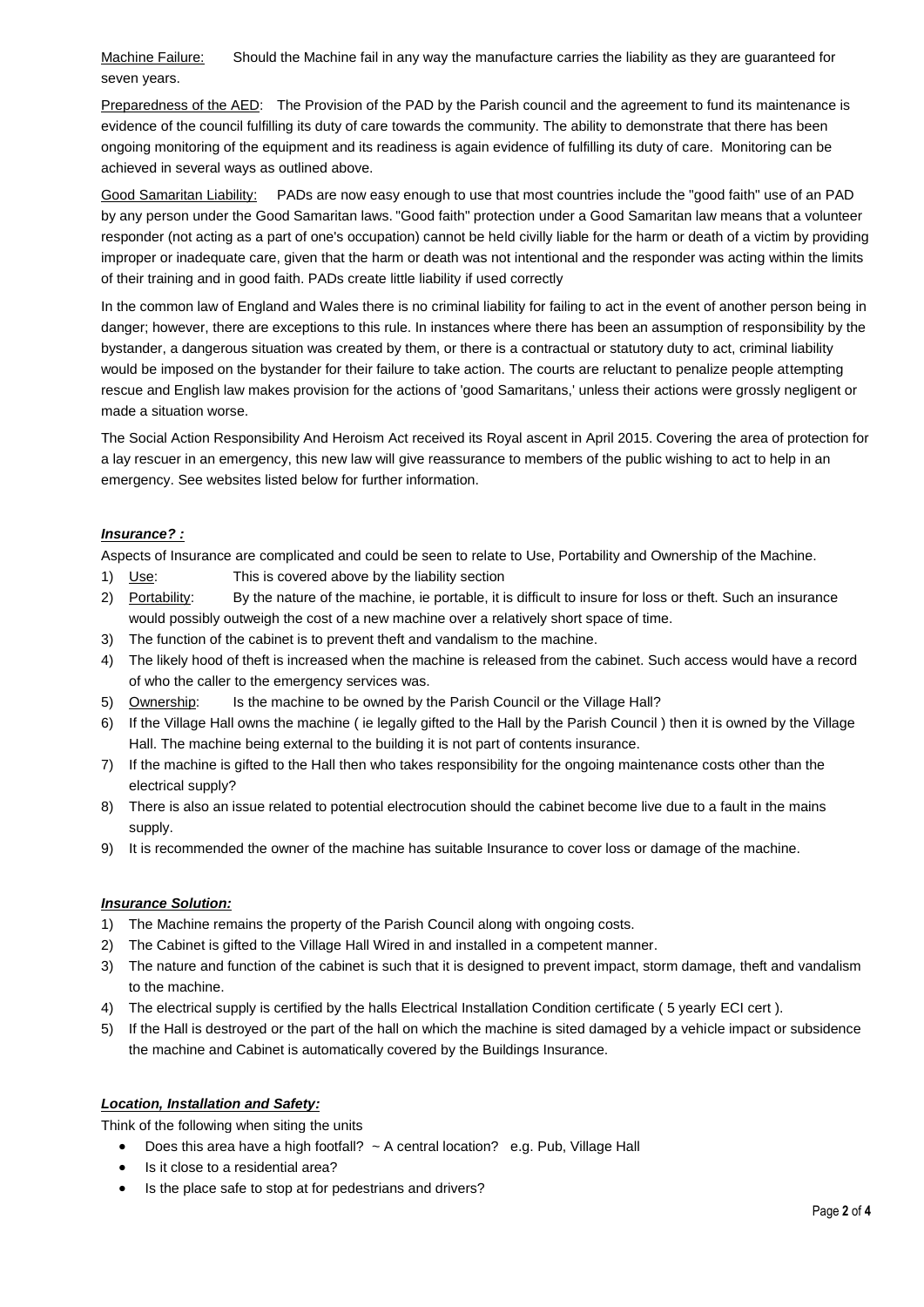- Is it easy to find e.g. on a front wall?
- Hard, none slip easy access surface?

#### Notes:

- Disabled Access: To comply with safety and other regulations, cabinets should be available for access by disabled people and placed so the cabinet is approximately 1.10m from the ground and no more than 1.30m.
- Signage: It should be clearly identified by correct signage. Additional signage should be located at key points in the area to identify the location e.g. Noticeboards, Church, Community Buildings, Tennis & Cricket Clubs. To comply with disability requirements, signage must be such that visually handicapped people, dyslexic, English as a second language, and educationally people can fully understand instructions. Therefore, all instructions should be in an easy to understand and clearly visual icon format not text. The cabinet must also present the international ICLOR defibrillator symbol on the front, in green and standing out from the background colour of the cabinet.
- Installation: Mounting bolts should be appropriate for the location, be strong enough to comply with public liability to prevent the cabinet coming off of the wall, even if climbed on, and be of stainless steel not brass.
- Power Supply: The electrical supply to the cabinet should be a 13 amp, RCD protected with an isolator switch. The Connection could be a 13 amp RCD socket within the building "behind" the cabinet. Cabinets must adhere to BS7671 wiring regulations for safety, and carry warning symbols. Certificate of conformity of installation should be supplied by a qualified electrician.

## *Sundry Notes:*

- The British Heart Foundation retain ownership of the machine and they effectively lease for a one-off fee.
- The Pads used by the ambulance service are more sophisticated than those used on the AEDs as they can detect a wider range of information from the casualty.

## *Locked or unlocked ?:*

The provision of secured locations, including locked cabinets, is often a requirement to meet **legislative, insurance, functional** and **public finance reasons**. It is also unreasonable to assume a community that has fundraised through extensive methods, should allow open access to their owned equipment in areas where crime and vandalism may occur, without some form of security. The R.C.(U.K.) have agreed with CHT that such exceptions are reasonable. Specifically, the issue of opening a locked box is not "a process that can take several minutes", but one that takes 3 to 8 seconds, and would be as a result of a rescuer receiving well communicated instruction as to locality and access via the ambulance service telephone operator. This is an agreed protocol with most ambulance services. Opening a locked, as opposed to an unlocked cabinet, adds very little time to the activation and time to patient process, especially as the vast majority of instances in which such devices are deployed, happen at a different location to that of the immediate locality of the defibrillator. The majority of any delay the locked cabinet presents would be 'soaked up' in the time the rescuer actually takes to reach the location of the defibrillator. Where codes are used, these should be simple and agreed in advance with the ambulance service, and any lock should be mechanically reliable, preferably of stainless steel components, with electronic and aluminium styles avoided due to their inherent issues.

In the case of PADs especially in rural locations, a degree of theft prevention may be desirable, as they are not usually in a location with inherent security. The CHT works with local ambulance services throughout the U.K. to ensure access to these defibrillators is achieved in the fastest time possible for that environment and location.

## *Data Protection:*

In a community situation, your PAD, after use, will hold clinical data that can be identified to the casualty. It needs to be clear how you will manage this data and what process is in place for data protection and fulfil the Caldecott protocols? Who and how will this data be transferred to the hospital to ensure your 'duty of care' and yet remain data compliant? Will a responsible person "clear" the data from the machine after use? Would it be necessary to hold the data off a cleared machine and if so where? Should copies of the data be held by a responsible person in a secure manner? A secure manner would usually be a lockable filing cabinet or safe with restricted access.

> *"You don't have to be a fireman to use a fire extinguisher, you don't have to be a paramedic to use a defibrillator." .*